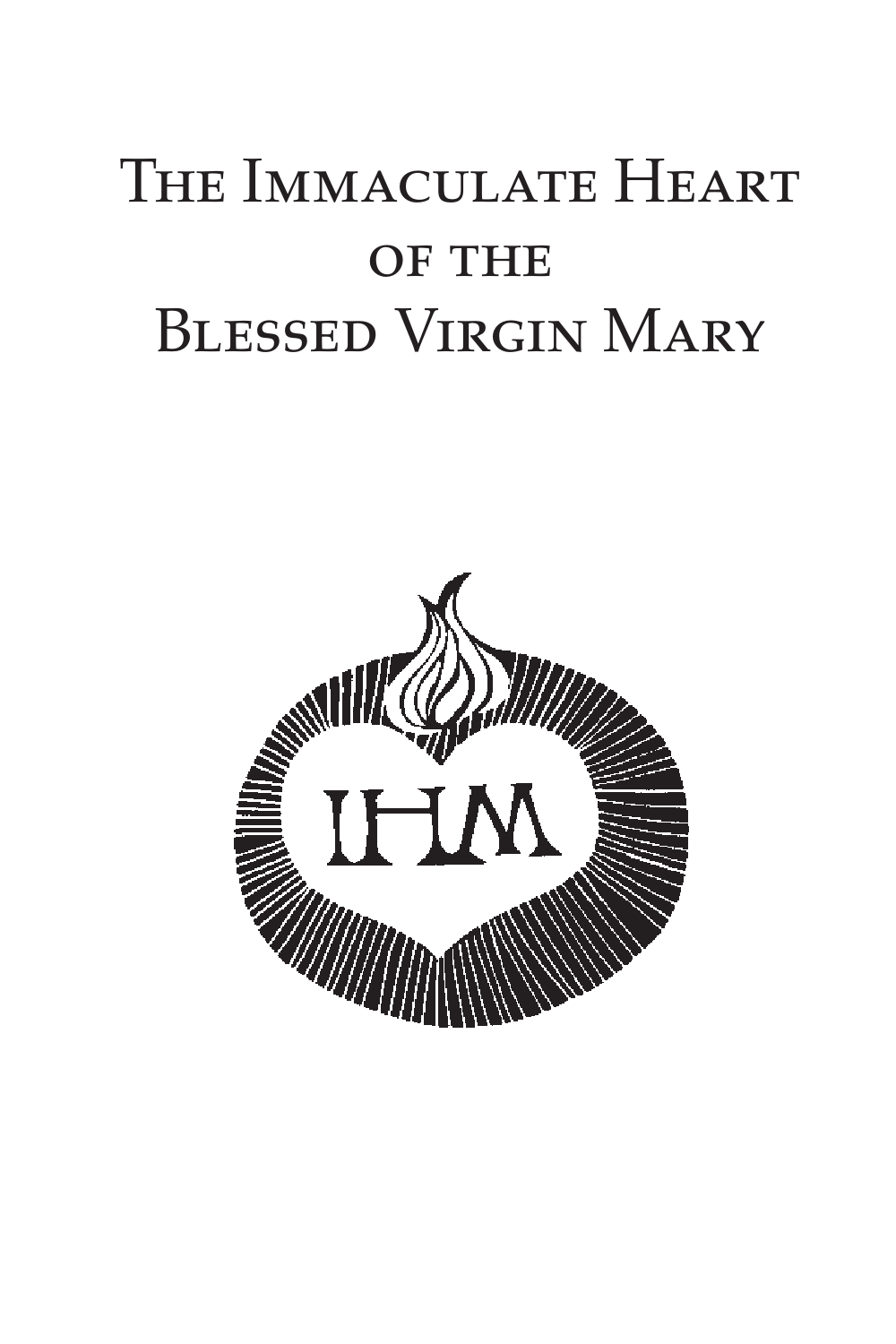# The Immaculate Heart of the Blessed Virgin Mary Morning Prayer

*Saturday after the Second Sunday after Pentecost*

Call to Worship *(stand)*

| TONE 1        |                                                                                                 |
|---------------|-------------------------------------------------------------------------------------------------|
|               | о                                                                                               |
| Cantor<br>All | Come, let us sing <b>to</b> the Lord,<br>as we celebrate this feast of the Blessed Virgin Mary. |
| (bow)         | Glory to the Father, and <b>to</b> the Son,<br>and to the <b>Holy</b> Spirit:                   |
| (upright)     | as it was in the beginning,<br>is now, and will be for ever. Amen. Alleluia.                    |

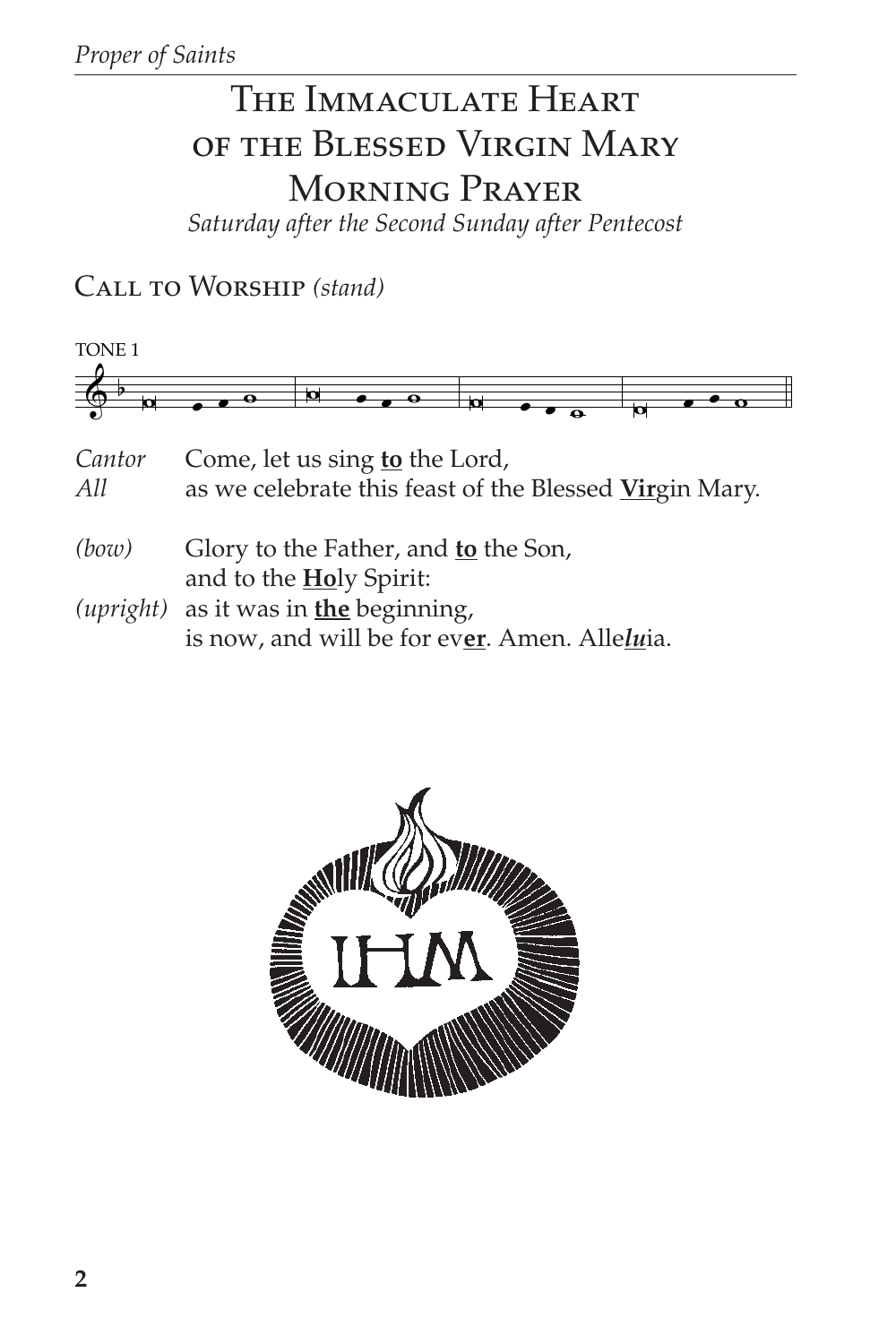## **HYMN**

**Hail, Mary, Our Icon**



Text: Delores Dufner, OSB, © 1993, Sisters of St. Benedict. Published by OCP Publications. All rights reserved. Reprinted with permission under LicenSingOnline, #U10230. Music: PADERBORN (Maria Zu Lieben), 11 11 11 11.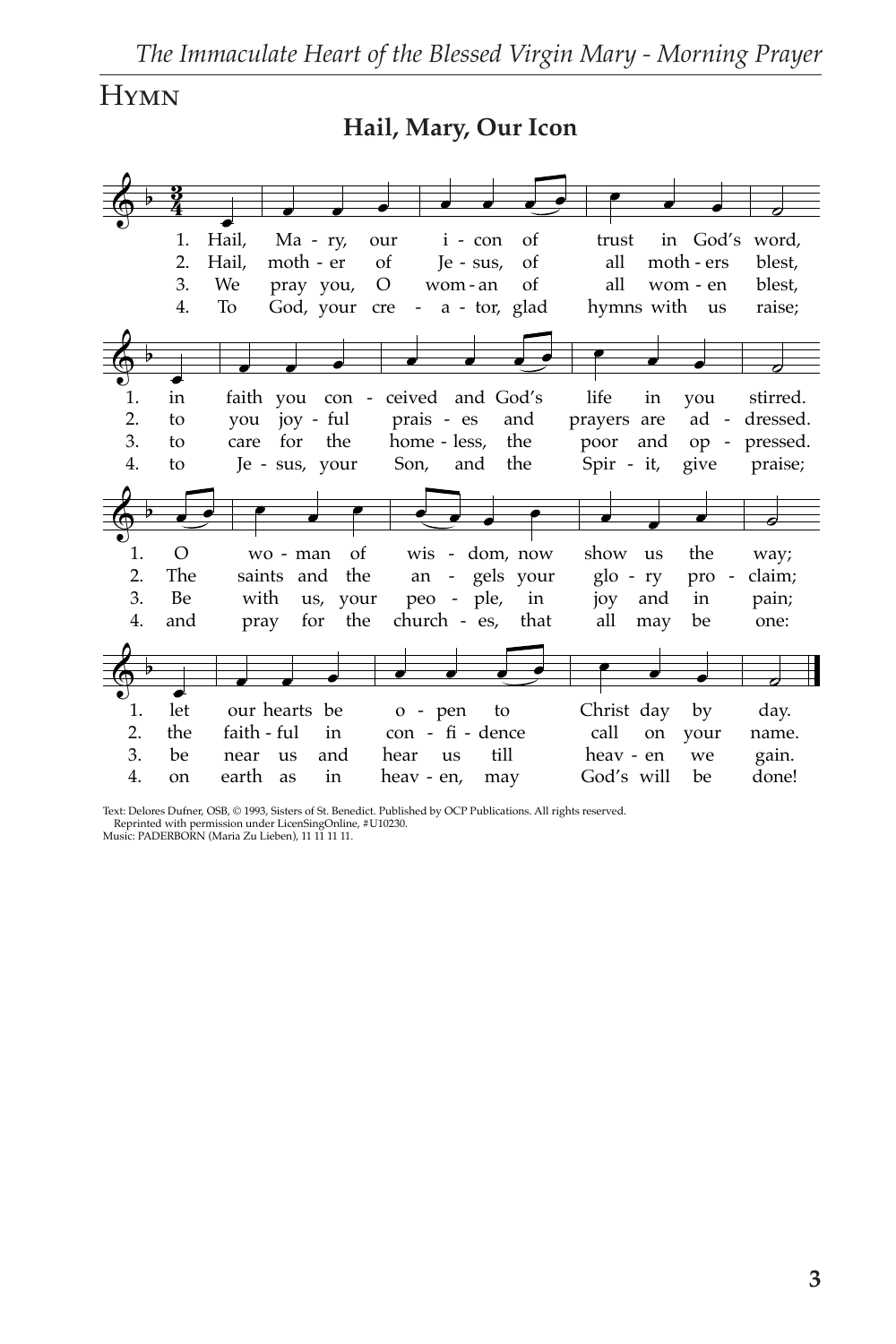

*Antiphon* Blessed are **you**, O Mary. Intercede for us **with** your Son. Bendita tú eres, **oh** María. Ruega por nosotros **con** tu Hijo.

*Cantor/All*

¡Oh Dios, tú eres mi Dios, por **ti** madrugo: mi garganta está sedienta de ti, mi carne desfallece por ti como tierra seca, rese**ca** sin agua! Que así te contemple en **el** santuario viendo tu poder **y** tu gloria.

Your love is bet**ter** than life, my speech is **full** of praise. I give you a lifetime of worship, my hands raised **in** your name. I feast at a rich table, my lips sing **of** your glory.

Si en mi lecho me acuerdo de ti, en mis vigilias me**di**to en ti, porque tú has sido mi ayuda, y a la sombra de tus alas sal**to** de gozo. Mi vida está un**i**da a ti y tu mano **me** sostiene.

Let those who want me dead end up deep **in** the grave! They will die by the sword, their bodies **food** for jackals. But let the king find **joy** in God. All who swear the truth be praised, every lying **mouth** be shut.

*God, my God, you I crave; my soul thirsts for you, my body aches for you like a dry and weary land. Let me gaze on you in your temple: a vision of strength and glory.*

*Porque tu amor vale más que la vida, te alabarán mis labios. Que así te bendiga mientras viva, alzando las manos en tu Nombre. Me saciaré como de enjundia y de manteca, y mi boca te alabará con labios jubilosos.*

*On my bed I lie awake, your memory fills the night. You have been my help, I rejoice beneath your wings. Yes, I cling to you, your right hand holds me fast.*

*Pero los que intentan quitarme la vida vayan a lo profundo de la tierra; sean pasados a filo de espada, sirvan de pasto a los chacales. Pero el rey se alegrará en Dios, el que jura por él se felicitará, cuando tapen la boca a los mentirosos.*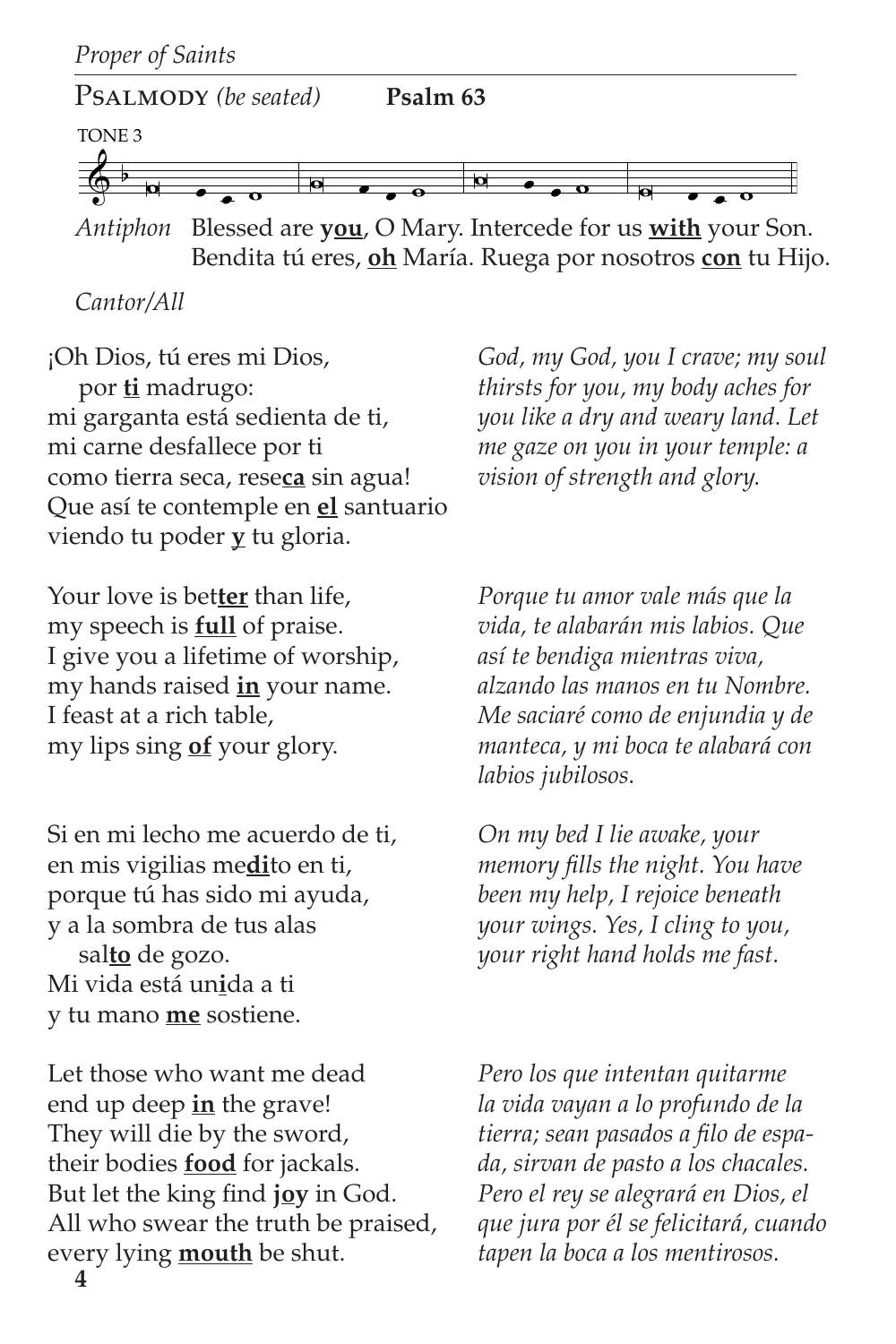#### **Daniel 3:56–88**



*Antiphon* You are the glory of Jerusalem, the **joy** of Israel; you are the fairest honor **of** our race.

#### *2 Choirs*

Bless God bey**ond** the stars. Give **praise** and glory. Bless God, heav**en** and earth. Give praise and glo**ry** for ever.

Bless God, an**gels** of God. Give **praise** and glory. Bless God, **high**est heavens. Give **praise** and glory.

Bless God, wa**ters** above. Give **praise** and glory. Bless God, spir**its** of God. Give **praise** and glory.

Bless God, **sun** and moon. Give **praise** and glory. Bless God, **stars** of heaven. Give praise and glo**ry** for ever.

Bless God, rain**storm** and dew. Give **praise** and glory. Bless God, **gales** and winds. Give **praise** and glory.

Bless God, **fire** and heat. Give **praise** and glory. Bless God, **frost** and cold. Give **praise** and glory.

Bless God, **dew** and snow. Give **praise** and glory. Bless God, **ice** and cold. Give **praise** and glory.

Bless God, **frost** and sleet. Give **praise** and glory. Bless God, **night** and day. Give **praise** and glory.

Bless God, **light** and darkness. Give **praise** and glory. Bless God, light**ning** and clouds. Give praise and glo**ry** for ever.

Bless God, **earth** and sea. Give **praise** and glory. Bless God, moun**tains** and hills. Give **praise** and glory.

⇒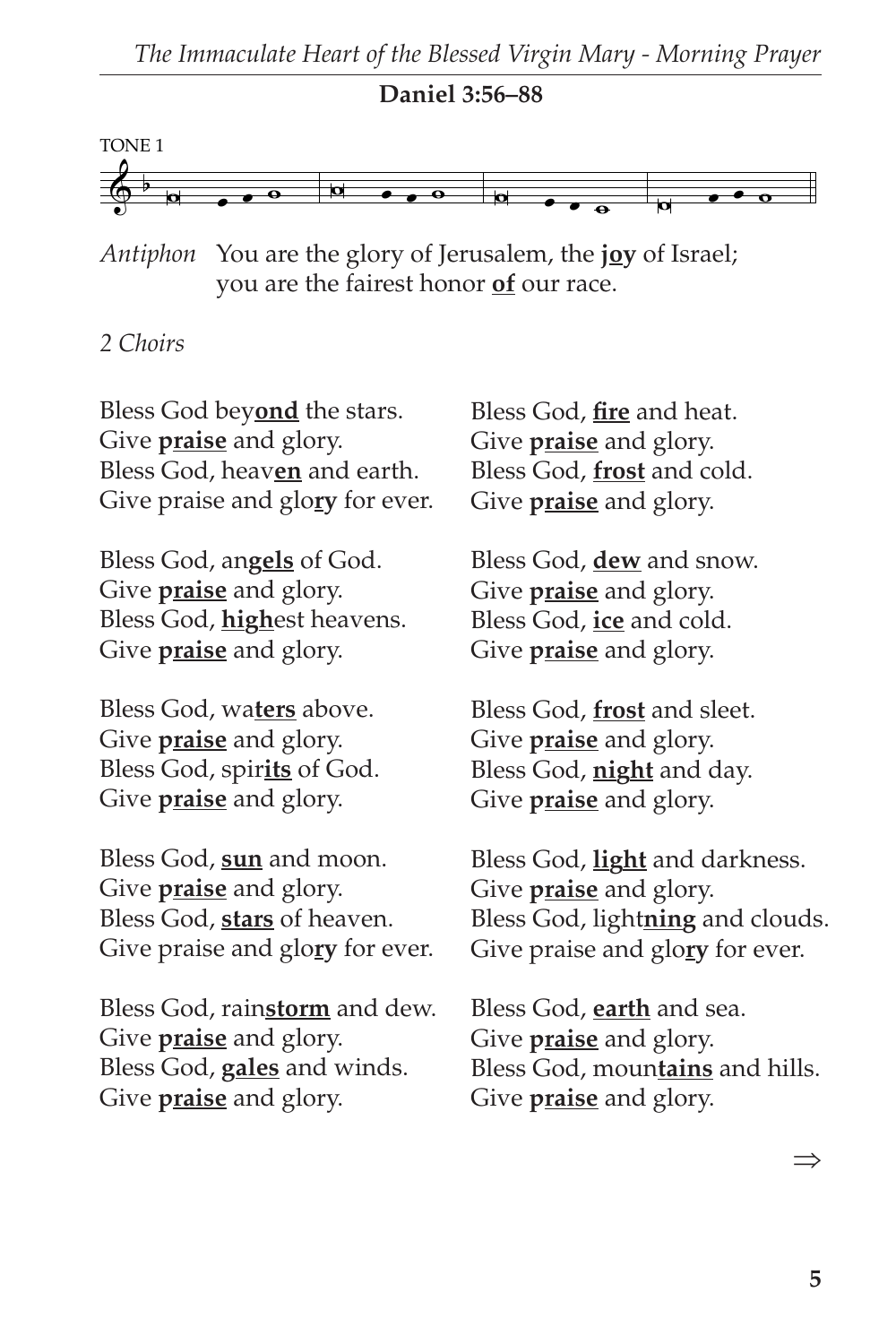

Bless God, **trees** and plants. Give **praise** and glory. Bless God, foun**tains** and springs. Give **praise** and glory.

Bless God, riv**ers** and seas. Give **praise** and glory. Bless God, fish**es** and whales. Give **praise** and glory.

Bless God, birds **of** the air. Give **praise** and glory. Bless God, beasts **of** the earth. Give praise and glo**ry** for ever.

Bless God, chil**dren** of earth. Give **praise** and glory. Bless God, **Is**rael. Give **praise** and glory.

Bless God, **priests** of God. Give **praise** and glory. Bless God, ser**vants** of God. Give **praise** and glory.

Bless God, just and faithful souls. Give **praise** and glory. Bless God, holy and humble hearts. Give **praise** and glory. Bless God, Hananiah, Azari**ah**, and Mishael. Give praise and glo**ry** for ever.

Bless God bey**ond** the stars. Give **praise** and glory. Bless God, heav**en** and earth. Give praise and glo**ry** for ever.

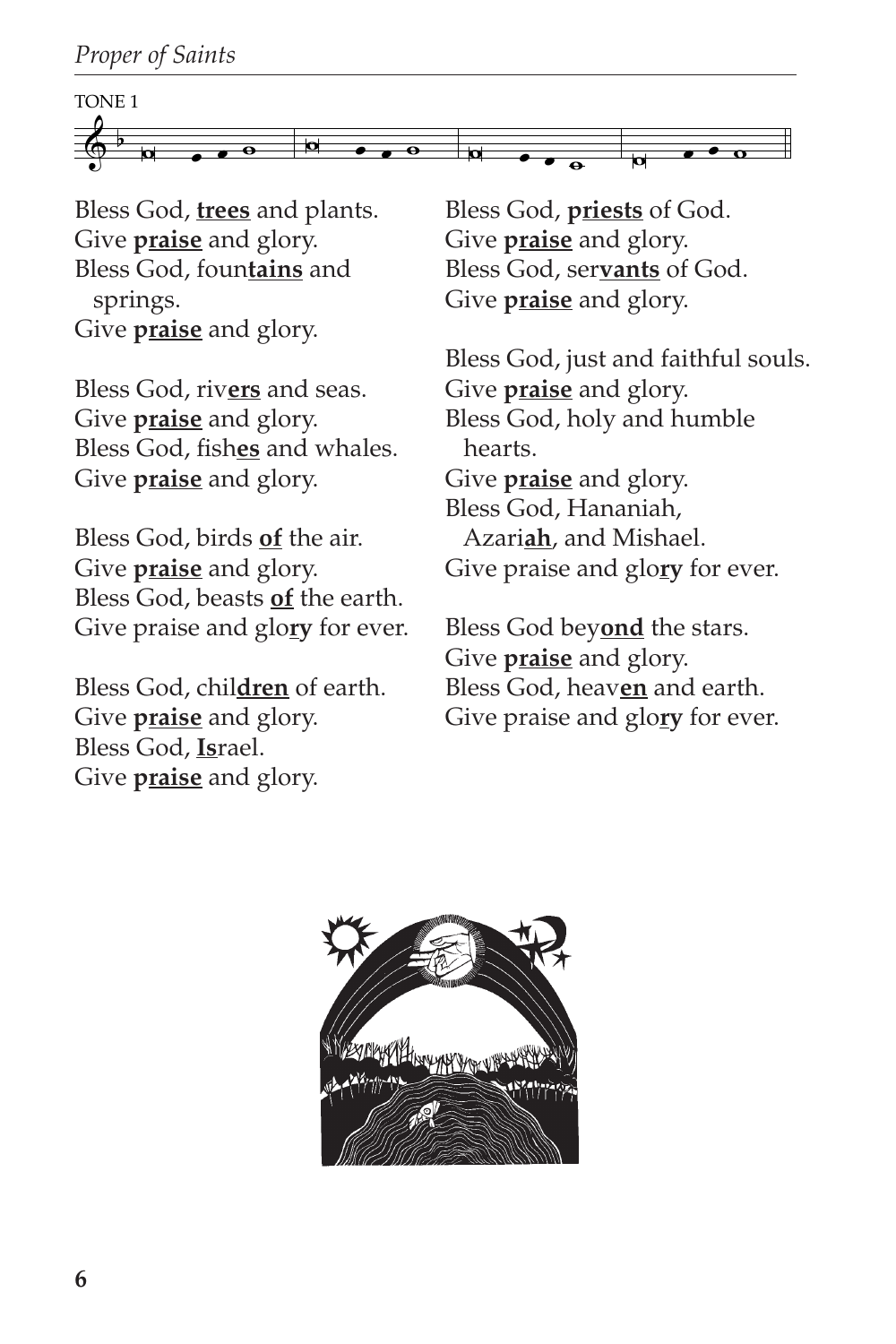#### **Psalm 149**

*Please stand for this canticle of praise.*



*Antiphon* O Virgin Mary, how great your **cause** for joy; God found you worthy to bear **Christ** our Savior.

## *2 Choirs*

Sing a new **song**, you faithful, praise God in **the** assembly. Israel, rejoice in your maker, Zion, **in** your king. Dance in the Lord's name, sounding harp and **tam**bourine.

The Lord delights in saving a **help**less people. Revel in God's glory, join in **clan** by clan. Shout praise **from** your throat, sword flash**ing** in hand

to discipline nations and pun**ish** the wicked, to shackle their kings and **chain** their leaders, and exe**cute** God's sentence. You faithful, this **is** your glory!

Alle*lu*ia! Alle*lu*ia!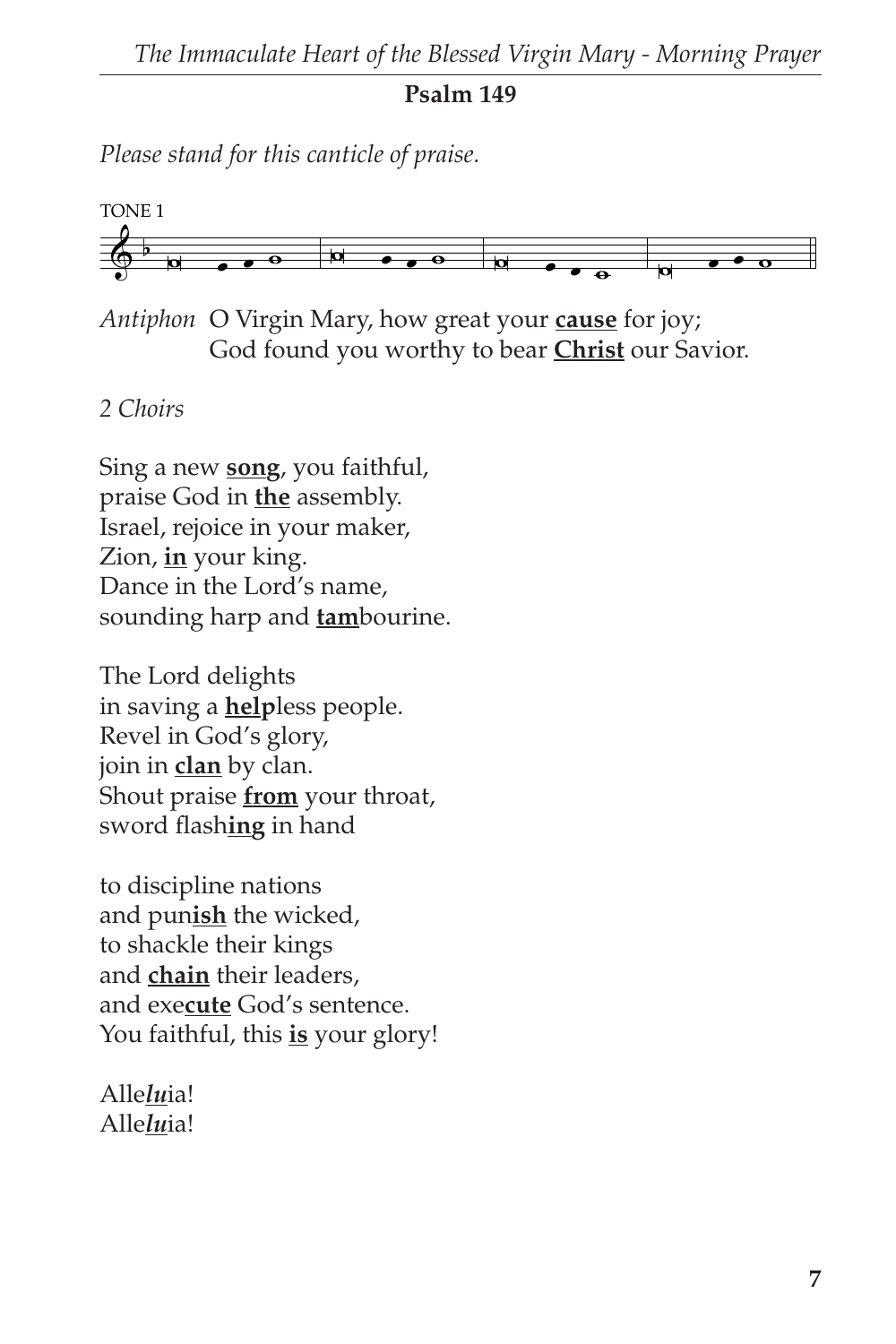# Psalmody Doxology



- *All (bow)* Glory to the Father, and **to** the Son, and to the **Ho**ly Spirit:
- *(upright)* as it was in **the** beginning, is now, and will be for ev**er**. Amen.

Reading *(be seated)*

# **RESPONSORY**



| Cantor | The lord has chosen her,           |
|--------|------------------------------------|
|        | his loved one from the beginning.  |
| All    | He has taken her to live with him, |
|        | his loved one from the beginning.  |